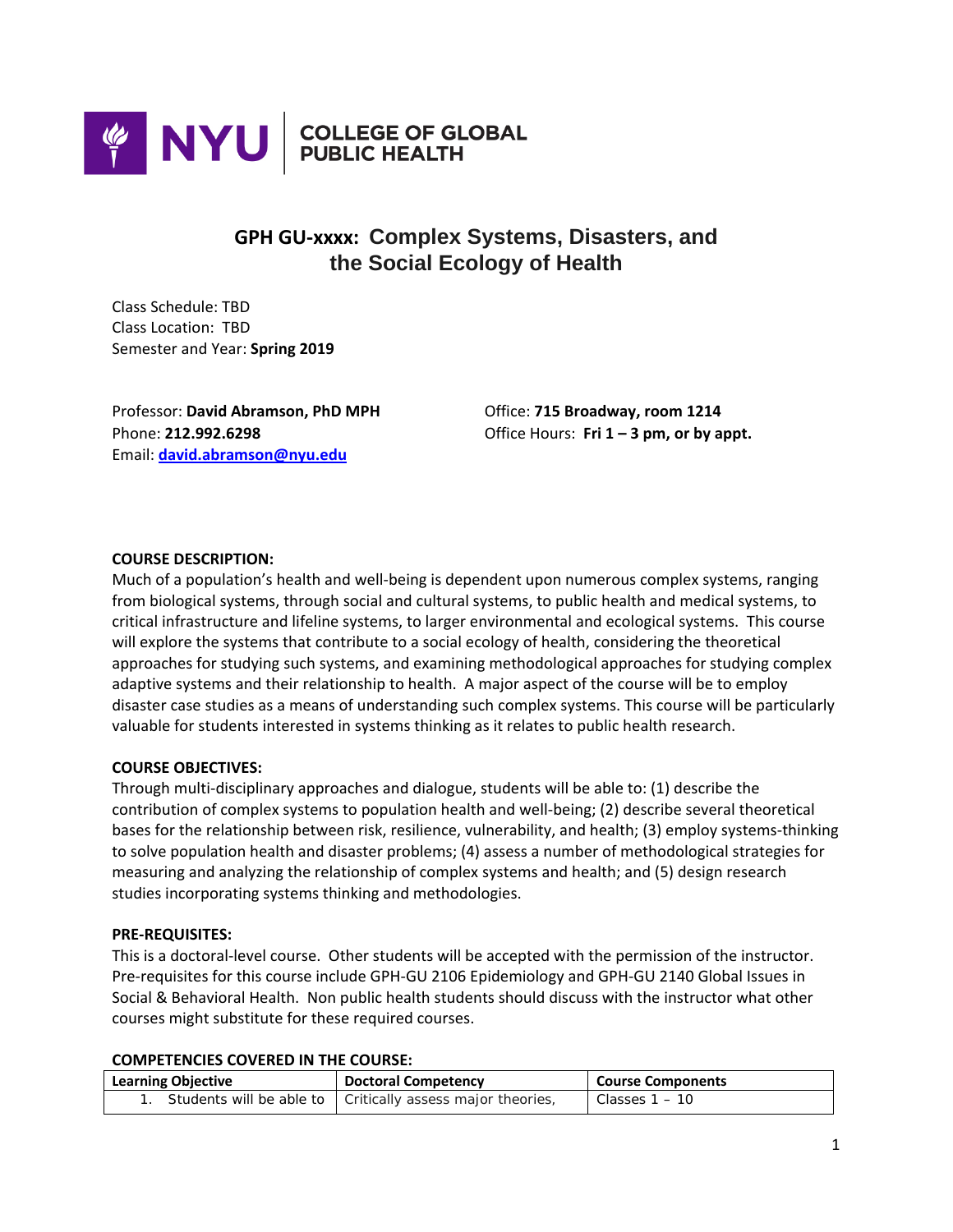| <b>Learning Objective</b>                                                                                                                                                                    | <b>Doctoral Competency</b>                                                                                                                                                             | <b>Course Components</b>            |
|----------------------------------------------------------------------------------------------------------------------------------------------------------------------------------------------|----------------------------------------------------------------------------------------------------------------------------------------------------------------------------------------|-------------------------------------|
| describe how systems<br>thinking has been<br>applied to social-                                                                                                                              | trends, and debates in the social<br>and behavioral sciences<br>literature regarding health                                                                                            | Commentary postings                 |
| ecological analyses<br>Students will be able to<br>$2^{\circ}$<br>describe how systems<br>thinking has been<br>applied to complex<br>events, such as<br>disasters and complex<br>emergencies |                                                                                                                                                                                        | Readings Leader discussions         |
| Students will be able to develop<br>research designs that<br>incorporate systems<br>methodologies, such as network<br>analyses, agent-based<br>modeling, etc.                                | Develop skills used to choose<br>appropriate research designs<br>and statistical methods for<br>answering public health<br>questions in the field of social<br>and behavioral sciences | Classes 11-14<br><b>Final Paper</b> |

#### **COURSE REQUIREMENTS AND EXPECTATIONS:**

- **1. Class Attendance and Participation (14 points)**: This is a course about inter-dependent systems, and the class itself represents a system. For our "class system" to operate smoothly students should make a habit of attending regularly, complete the required readings ahead of time, and be prepared to discuss the readings in class.
- **2. Weekly article commentary postings (36 points)**: Prior to each week's class, students should post a two-paragraph commentary on one or more of the readings to the course board in NYU Classes. This commentary can either be an original comment or be in response to another student's commentary. The commentary should not be a descriptive re-hash or summary of the article, but instead offer a critical analysis or insight. Students are encouraged to link several of the week's readings in their commentary. **Students are expected to post at least 6 commentaries during the 14-week semester.** Each commentary will be worth up to 6 points each (ranging from 6 = substantial, original commentary, 3 = an adequate and sufficient commentary, 1 = reflective that the student read the article, but neither original nor insightful, 0 = no or minimal commentary). **No points will be awarded if the posting occurs more than one week after the readings are due.** The deadline for posting the commentaries will be midnight at the end of the seventh day after the class. For example, if this is a Monday class, the postings are due no later than midnight on the following Sunday night.
- **3. Readings Leader (20 points)**: For this assignment you will lead a discussion of the week's readings. Each discussion leader will begin with a brief summary of the relevance of the week's readings and then prompt discussion with a series of questions posed to the class. This discussion will generally last between 15-20 minutes. Students will be graded on their knowledge of the readings and ability to succinctly summarize them (up to 10 points) and on the effectiveness of the questions they pose to elicit group discussion (up to 5 points).
- **4. Final Paper (30 points)**: The purpose of this research paper is to encourage you to apply and synthesize the information you have learned about disasters, complex systems, and the social ecology of health. Students will have several options for the paper: (1) Option 1: A Critique of Systems Approaches. This paper should identify an event or phenomenon (such as a disaster case); describe at least 2 systems approaches that were conducted to analyze the event (include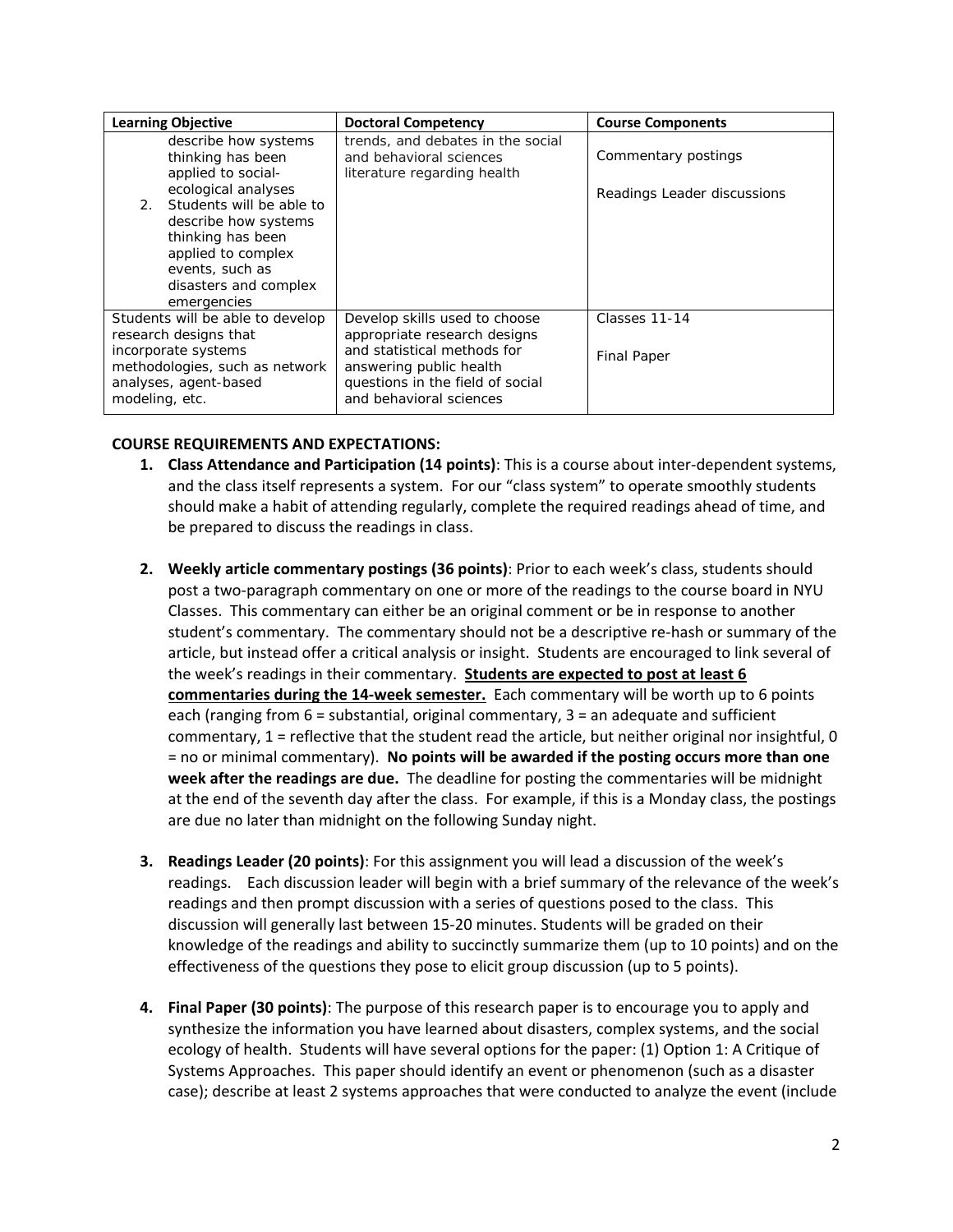a description of the papers' methods, findings, and conclusions); analyze the strengths and weaknesses of these approaches; and consider additional approaches or strategies that can be employed. (2) Option 2: A Research Proposal to study some aspect of how systems affect health and well-being in the context of disasters. This can be modeled upon an NIH R03 pilot project: 6 single-spaced pages, following NIH formatting guidelines. It should include a description of a case event or phenomenon; an elaboration of research questions that reflect an examination of systems or how they operate to influence health or well-being (and these questions should reflect a systems approach or a social-ecological approach); a brief literature review that supports these questions and methodologies; and a preliminary research design.

The Final Paper is due at 11:59 pm (EST) on TBD. The paper should be approximately 6 single-spaced pages, not including references, data tables, or graphics. Citations should follow APA style (see [http://www.apastyle.org\)](http://www.apastyle.org/). A penalty of five percent (5%) of total points will be assessed for every day that any assignment is overdue.

**Readings**: This course is organized around a set of readings that will be used to guide lectures and class discussions. The readings will also be used as a basis for the commentaries, the group case presentation, and as a foundation for the final paper. Students are expected to complete all readings prior to the class period for which they are assigned. Not all reading topics will be discussed in the lectures; however, you are still responsible for all of the material covered in the required readings.

#### **GRADING RUBRIC:**

| Item:                              | <b>Percentage or Points:</b> |
|------------------------------------|------------------------------|
| Class attendance and participation | 14 points                    |
| Weekly article commentary postings | 36 points                    |
| Readings leader                    | 20 points                    |
| Final paper                        | 30 points                    |

#### **GRADING SCALE:**

| А:  | 93-100 | $C+1$ | 77-79 |
|-----|--------|-------|-------|
| A-: | 90-92  | C:    | 73-76 |
| B+: | 87-89  | C-:   | 70-72 |
| B:  | 83-86  | D+:   | 67-69 |
| B-: | 80-82  | D:    | 60-66 |
|     |        | F.    | <60   |

#### **NYU CLASSES:**

NYU Classes will be used extensively throughout the semester for assignments, announcements, and communication. NYU Classes is accessible through at<https://home.nyu.edu/academics>

#### **TECHNOLOGY POLICY:**

Laptops or tablets may only be used for note-taking or to reference the course readings in the classroom. Use of laptops, tablets, or cellphones for other purposes (e.g., email, social media, Internet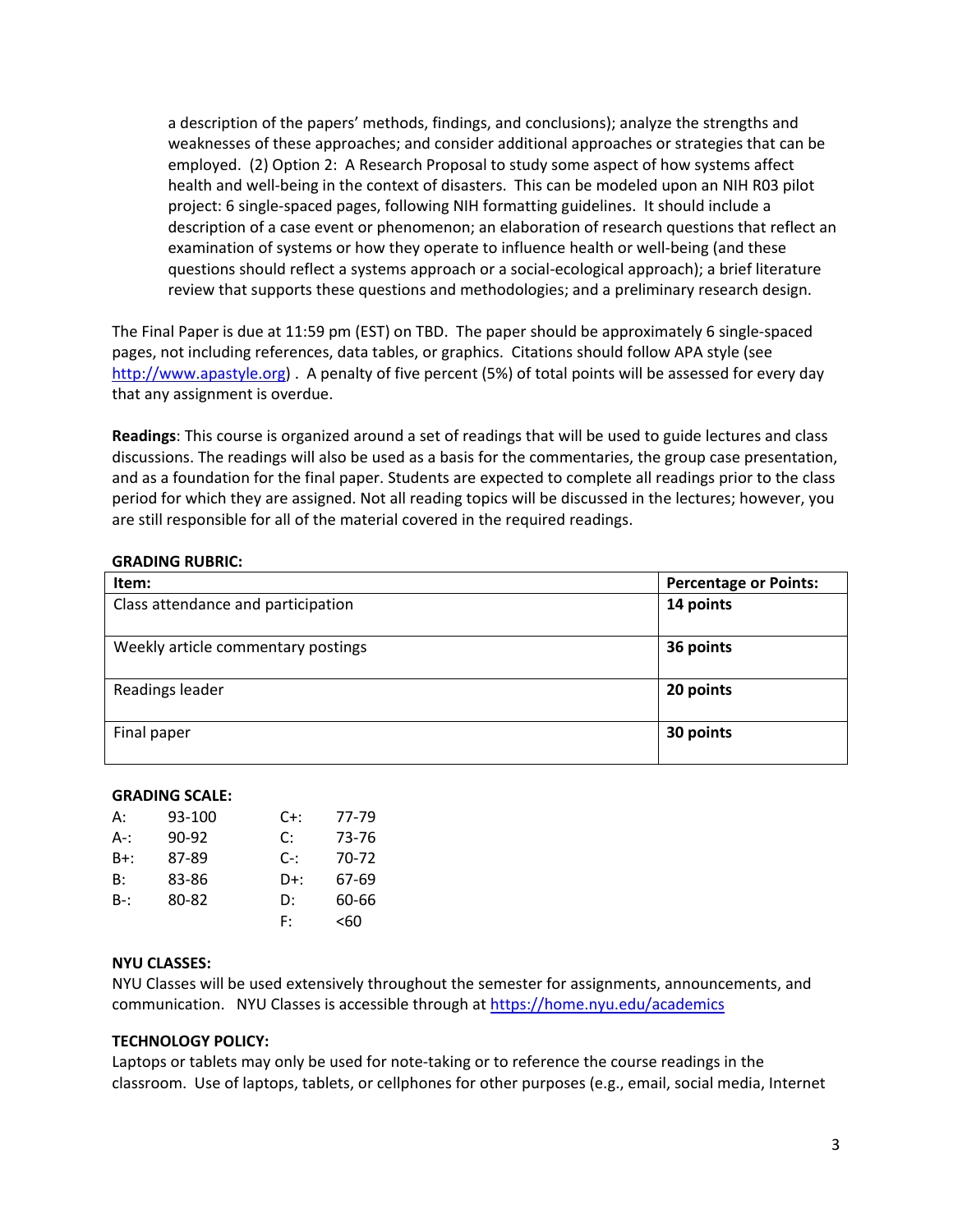browsing) is disruptive to the spirit of class engagement and participation, and is not allowed. If you need to make a call or answer an urgent text or email, please step out of the classroom.

#### **COURSE OUTLINE:**

| <b>Class</b>   | <b>Date</b> | <b>Topics</b>                                                | <b>Readings / Materials/</b> |
|----------------|-------------|--------------------------------------------------------------|------------------------------|
|                |             |                                                              | <b>Assignments Due</b>       |
| $\mathbf{1}$   |             | An Introduction to Systems Thinking and Public Health        | Refer to Syllabus for        |
|                |             |                                                              | weekly readings              |
| $\overline{2}$ |             | Cascading Consequences: An Introduction to Disasters         | Refer to Syllabus for        |
|                |             | and Complex Systems                                          | weekly readings              |
|                |             | Case: Cascadian Subduction Zone                              |                              |
| 3              |             | <b>When Culture Meets Science and Public Health:</b>         | Refer to Syllabus for        |
|                |             | Technological Accidents in a Social Context                  | weekly readings              |
|                |             | Case: West Virginia Water Contamination                      |                              |
| 4              |             | Complex Adaptive Systems: Dysfunction, Equilibrium, and      | Refer to Syllabus for        |
|                |             | Adaptation                                                   | weekly readings              |
|                |             | Case: Tohoku Earthquake and the Fukushima Meltdown           |                              |
| 5              |             | Access to Capital: Conservation of Resources Theory and      | Refer to Syllabus for        |
|                |             | the Socio-Ecological Model of Disaster Recovery              | weekly readings              |
|                |             | Case: Hurricane Katrina                                      |                              |
| 6              |             | Children and Disasters: Risk, Resilience, and Child          | Refer to Syllabus for        |
|                |             | Development                                                  | weekly readings              |
|                |             | Case: The SHOREline Project - an intervention                |                              |
| $\overline{7}$ |             | Speed versus Deliberation - Urban Planning, Hazard           | Refer to Syllabus for        |
|                |             | Mitigation, and Sustainable (Re)Development: Community       | weekly readings:             |
|                |             | Engagement and the Complex Economics of Disasters            |                              |
|                |             | Case: Joplin tornado                                         |                              |
| 8              |             | <b>Community Resilience</b>                                  | Refer to Syllabus for        |
|                |             | Case: Mary Queen of Vietnam in New Orleans East              | weekly readings              |
| 9              |             | <b>Politics, Policies, and Political Ecology</b>             | Refer to Syllabus for        |
|                |             | Case: Hurricane Katrina                                      | weekly readings:             |
| 10             |             | The Promise and Peril of Place: Environmental                | Refer to Syllabus for        |
|                |             | Vulnerability, Climate Change, and Hazardscapes.             | weekly readings              |
|                |             | (Supplemental discussion: Exposure and the Exposome)         |                              |
|                |             | Cases: 2018 Hurricane Maria in Puerto Rico and the 1995      |                              |
|                |             | Chicago Heat Wave                                            |                              |
| 11             |             | <b>Measuring and Analyzing Complex Systems I: Applying</b>   | Refer to Syllabus for        |
|                |             | network analytic approaches and ecometrics to system         | weekly readings              |
|                |             | problems                                                     |                              |
|                |             | Case: Deepwater Horizon oil spill                            |                              |
| 12             |             | <b>Measuring and Analyzing Complex Systems II: Applying</b>  | Refer to Syllabus for        |
|                |             | agent-based modeling approaches to system problems           | weekly readings              |
|                |             | Case: Zika, Smallpox, Ebola                                  |                              |
| 13             |             | <b>Measuring and Analyzing Complex Systems III: Applying</b> | Refer to Syllabus for        |
|                |             | system dynamic approaches to complex problems                | weekly readings              |
|                |             | Case: Hurricane Sandy                                        |                              |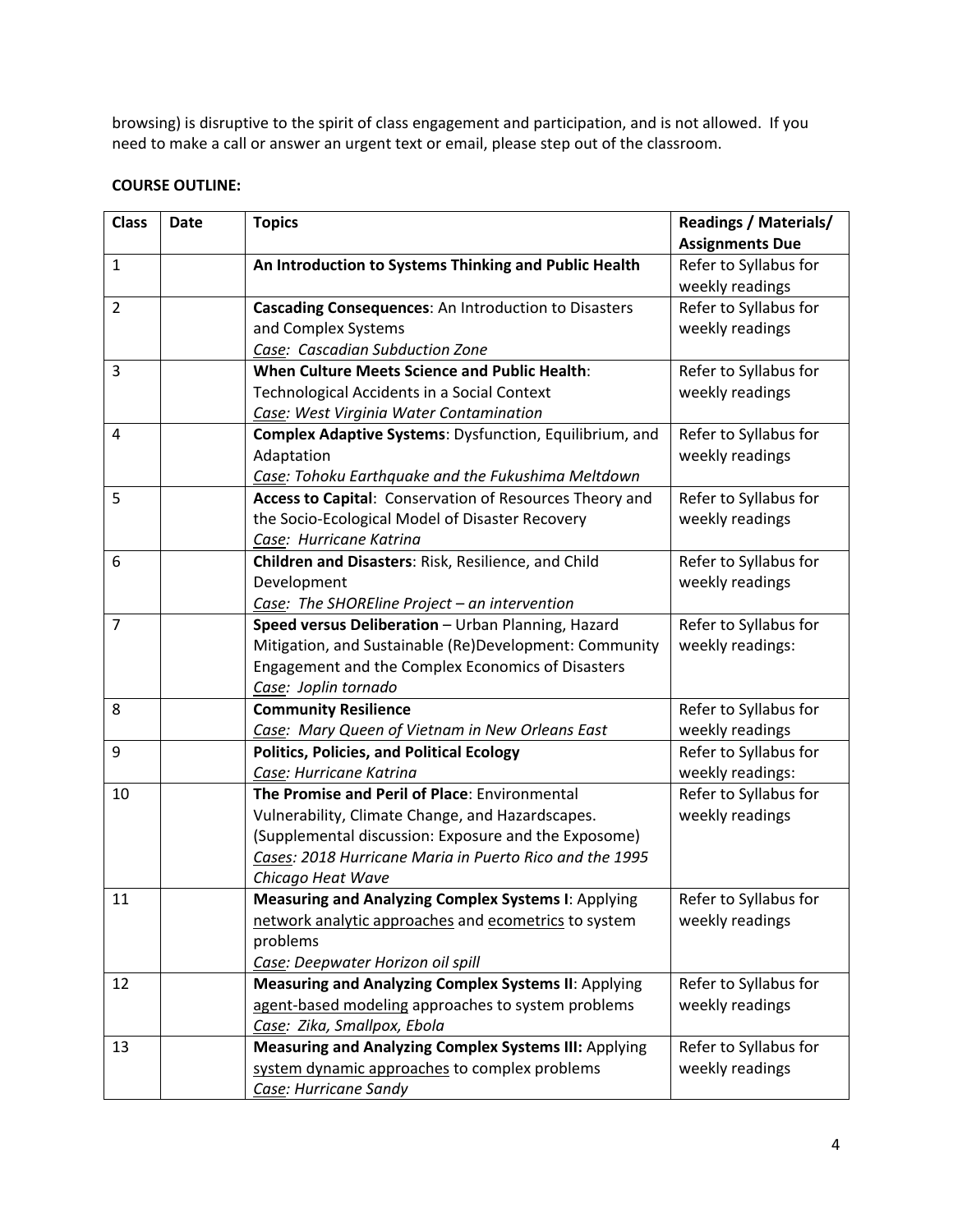| <b>Class</b> | Date | Topics                                                    | <b>Readings / Materials/</b><br><b>Assignments Due</b> |
|--------------|------|-----------------------------------------------------------|--------------------------------------------------------|
|              |      |                                                           |                                                        |
| 14           |      | <b>Systems Thinking and Ecological Frameworks: Course</b> | Refer to Syllabus for                                  |
|              |      | summary and student presentations of potential            | weekly readings                                        |
|              |      | frameworks for final papers                               |                                                        |
| 15           |      | <b>FINAL PAPER DUE</b>                                    |                                                        |

#### **SYLLABUS READING LIST:**

#### **Class 1: An Introduction to Systems Thinking and Public Health**

### *Required Readings*

- 1. Leischow SJ et al (2008). "Systems Thinking to Improve the Public's Health." *American Journal of Preventive Medicine*, 35(2S):S196-S203.
- 2. Peters DH (2014). "The application of systems thinking in health: why use systems thinking?" *Health Research Policy and Systems* 12:51-56.
- 3. Homer JB and GB Hirsch (2006). "System Dynamics Modeling for Public Health: Background and Opportunities." *Am J Public Health*. 96(3):452–458
- 4. Meadows DH (2008). Part One: System Structure and Behavior, pp. 11-72, in Thinking in Systems: A Primer. Chelsea Green Publishing, White River Junction VT.

### **Class 2: Cascading Consequences**

### *Required Readings*

- 1. Edwards, M.L.K. (1998). "An Interdisciplinary Perspective on Disasters and Stress: The Promise of an Ecological Framework." *Sociological Forum* 13(1): p. 115-132
- 2. Bates, F.L. and C. Pelanda (1993). An Ecological Approach to Disasters, in Disasters, Collective Behavior, and Social Organization, R.R. Dynes and K.J. Tierney, Editors. 1993, University of Delaware Press: Newark.
- 3. Schulz, K (2015). "The Really Big One." *The New Yorker*, July 20, 2015.

### *Supplemental Readings*

- 1. Ostrom, E., Institutional Rational Choice An Assessment of the Institutional Analysis and Development Framework, in Theory of the Policy Process, P.A. Sabatier, Editor. 1996, Westview Press: Boulder, CO. p. 35-71. Pay particular attention to pp 39-41, in which Ostrom distinguishes frameworks, models, and theories.
- 2. Glanz, K., BK Rimer, SM Su (2005). Theory at a Glance: A Guide for Health Promotion Practice. National Cancer Institute. (with particular emphasis on section describing The Ecological Perspective, pp. 17-19)
- 3. S Cleary (2009). Cognitive Constraints and Behavioral Biases (chapter 4, pp. 64-78), in Learning from Catastrophes, edited by Howard Kunreuther and Michael Useem. Wharton School Publishing: NJ.
- 4. Tierney KT, MK Lindell, RW Perry (2001), Conceptualizing Disasters and Their Impacts (chapter 1, pp 1-24), in Facing the Unexpected: Disaster Preparedness and Response in the United States. J Henry Press: Wash DC.

### **Class 3: When Culture Meets Science and Public Health**

### *Required Readings*

1. Osnos, E (2014). "Chemical Valley: The coal industry, the politicians, and the big spill." *The New Yorker*, April 7, 2014, pp.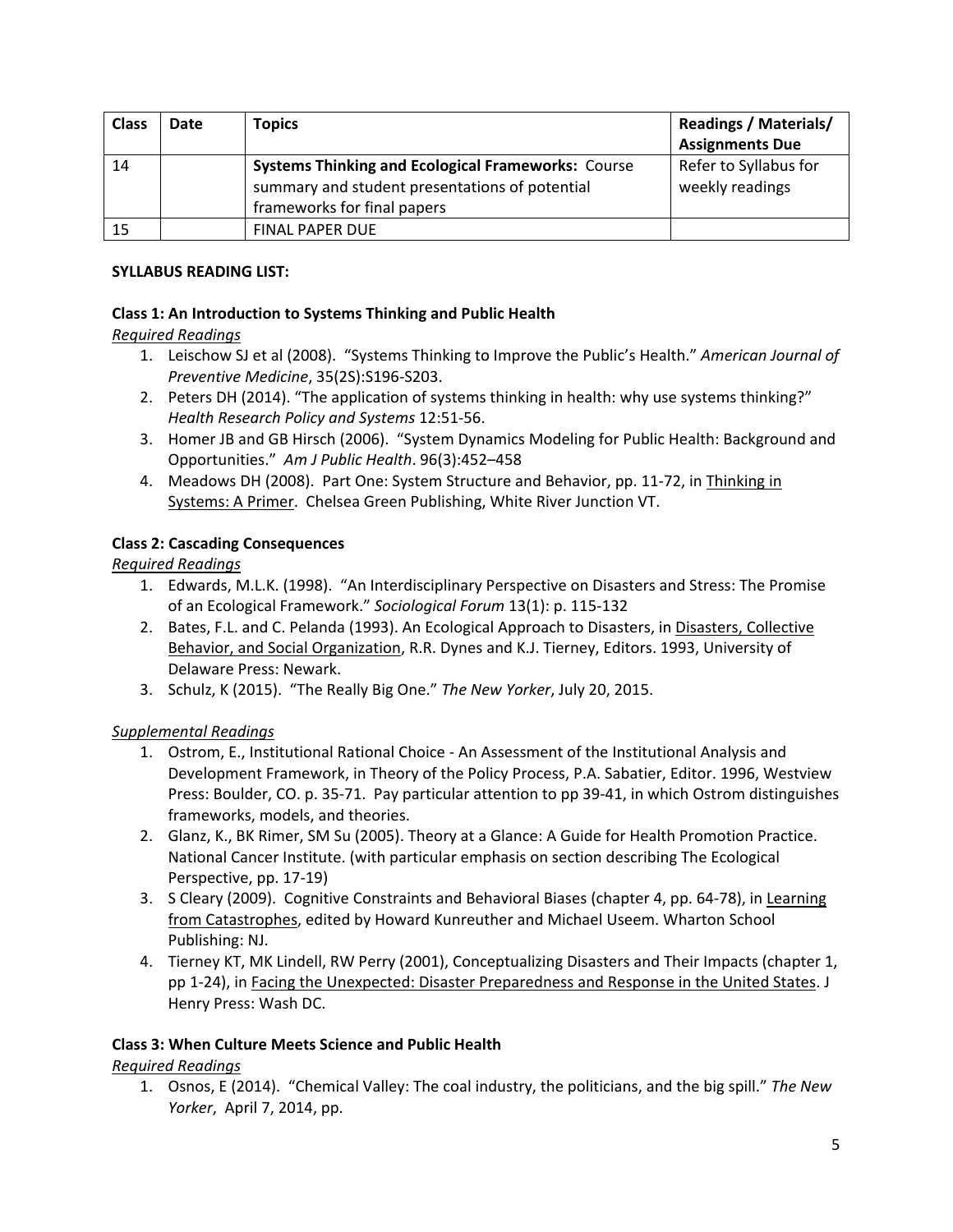- 2. Erickson, Kai. Everything in Its Path. (Part One: Feb 26, 1972, pp. 21-50; and Part Three: Collective Trauma, pp. 186-245., Simon and Schuster, 1976).
- 3. Wisner B, Blaikie P, Cannon T, Davis I (2008). The Disaster Pressure and Release Model (chapter two, pp. 49-86), in At Risk: Natural Hazards, People's Vulnerability, and Disasters. Routledge Press: New York.

## *Supplemental Readings*

1. Stoto, Piltch-Loeb, and Savoia (2015). The Public Health System Response to the West Virginia Water Crisis. Harvard School of Public Health report, Jan 9, 2015

## **Class 4: Complex Adaptive Systems**

## *Required Readings*

- 1. L Comfort and N Kapucu (2006). "Inter-organizational coordination in extreme events: The World Trade Center Attacks, September 11, 2001." *Natural Hazards*. 39:309-327.
- 2. Comfort el al (2013). Networks of Action in Catastrophic Events. Earthquake Spectra. 29(S1):S387-S402.
- 3. Sterman J (2006). "Learning from Evidence in a Complex World." *American Journal of Public Health* 96:505-514.

## *Supplemental Readings*

### **Class 5: Access to Capital**

*Required Readings*

- 1. Hobfoll, S. E. (1989). "Conservation of resources: A new attempt at conceptualizing stress." American Psychologist 44(3): 513-524.
- 2. Abramson DM, L Grattan, B Mayer, et al (2015). The Resilience Activation Framework: A conceptual model of how access to social resources promotes adaptation and rapid recovery in post-disaster settings. *Journal of Behavioral Health Services and Research*. 42(1): 42-57.
- 3. Ager A (2012). Annual Research Review: Resilience and child well-being public policy implications. *Journal of Child Psychology and Psychiatry*. 54(4): 488-500.

### *Required Audio*

1. This American Life: Lower 9 + 10 (Katrina Ten Year Anniversary\_ - <http://m.thisamericanlife.org/radio-archives/episode/565/lower-9-10> (In particular: Act 2, "Second Stop")

### *Supplemental Readings*

- 1. Benight, C. C., G. Ironson, et al. (1999). "Conservation of resources and coping self-efficacy predicting distress following a natural disaster: A causal model analysis where the environment meets the mind." Anxiety, Stress & Coping 12(2): 107 - 126.
- 2. Norris, F.H., et al., *60,000 disaster victims speak: Part I. An empirical review of the empirical literature, 1981- 2001.* Psychiatry, 2002. **65**(3): p. 207-39.
- 3. Nakagawa, Y., & Shaw, R., *Social capital: A missing link to disaster recovery.* International Journal of Mass Emergencies and Disasters, 2004. **22**(1): p. 5-34.

### **Class 6: Children and Disasters**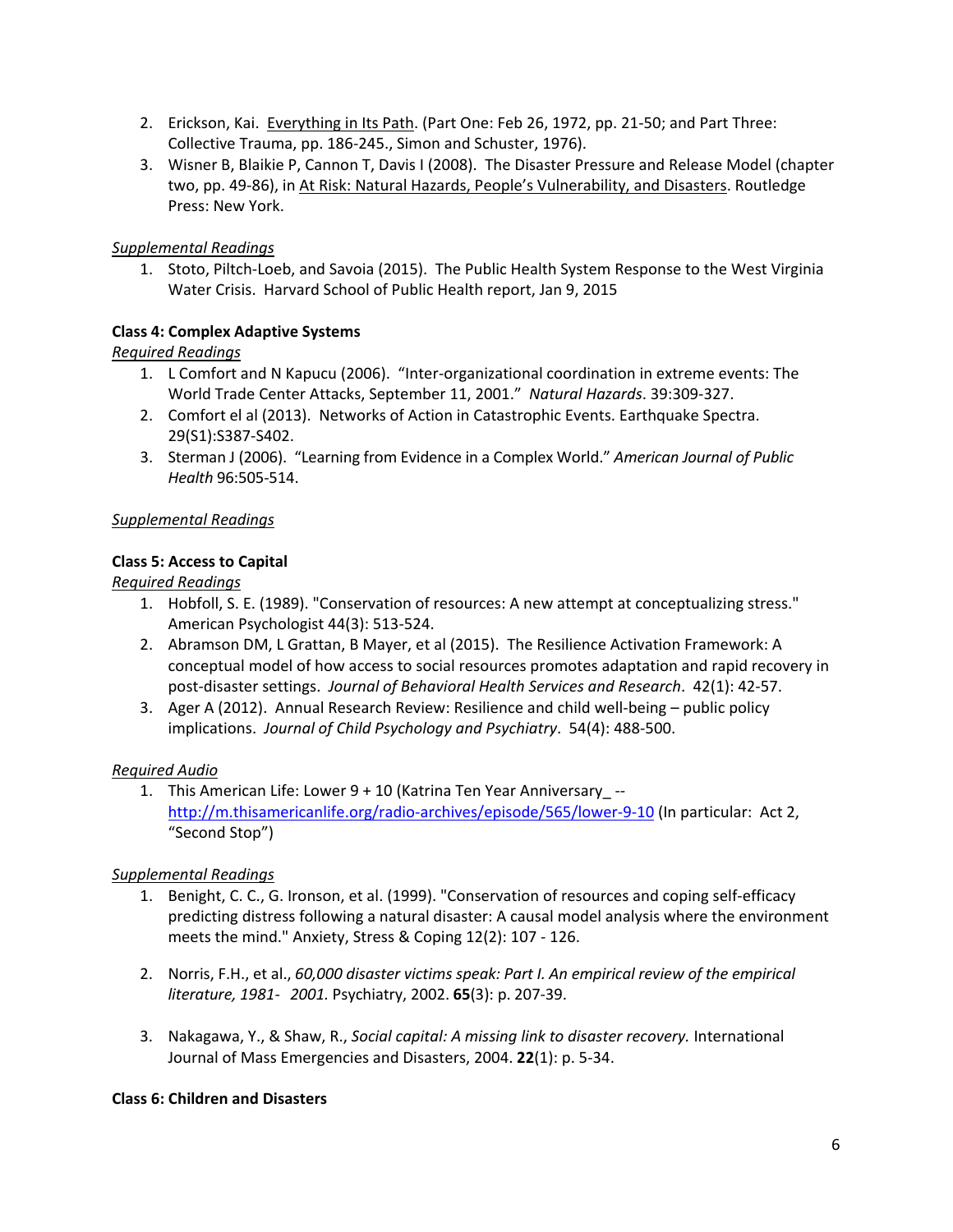### *Required Readings*

- 1. Peek, L. (2008). "Children and Disasters: Understanding Vulnerability, Developing Capacities, and Promoting Resilience - An Introduction." Children, Youth and Environments 18(1): 1-29.
- 2. Abramson, D. M., Y. S. Park, et al. (2010). "Children as Bellwethers of Recovery: Dysfunctional Systems and the Effects of Parents, Households, and Neighborhoods on Serious Emotional Disturbance in Children After Hurricane Katrina." Disaster Med Public Health Prep 4(Supplement\_1): S17-27.
- 3. Shonkoff, J., Neoroscience, molecular biology, and the childhood roots of health disparities. JAMA, 2009. 301(21): p. 2252-2259.
- 4. Bronfenbrenner, U., *Ecology of the Family as a Context for Human development: Research perspectives.* Developmental Psychology, 1986. **22**(6): p. 723-742.

#### *Supplemental Readings*

- 1. Anda, R.F., et al., *The enduring effects of abuse and related adverse experiences in childhood. A convergence of evidence from neurobiology and epidemiology.* Eur Arch Psychiatry Clin Neurosci, 2006. **256**(3): p. 174-86.
- 2. McEwen, B.S., *Protective and damaging effects of stress mediators.* N Engl J Med, 1998. **338**(3): p. 171-9.
- 3. Felitti, V.J., et al., *Relationship of childhood abuse and household dysfunction to many of the leading causes of death in adults. The Adverse Childhood Experiences (ACE) Study.* Am J Prev Med, 1998. **14**(4): p. 245-58.

### **Class 7: Speed Versus Deliberation**

### *Required Readings*

- 1. Abramson, D. M. and D. Culp (2012) "The May 2011 Joplin Tornado: The Context and Progress of Long-Term Recovery After Six Months."
- 2. Olshansky, R.B. and S.E. Chang, *Planning for Disaster Recovery: Emerging Research Needs and Challenges.* Progress in Planning, 2009. **72**(Emerging Research Agendas in Urban Planning): p. 200-209.
- 3. Olshansky RB et al (2013). "Disaster and Recovery: Processes Compressed in Time." *Natural Hazard Review*. 13:173-178

### *Supplemental Readings*

1. Olshansky RB and L Johnson (2010). "Planning for New Orleans," in Clear as Mud: Planning for the Rebuilding of New Orleans, pp 39-72. American Planning Association: Chicago IL.

### **Class 8: Community Resilience**

*Required Readings*

- 1. Norris, F., S. Stevens, et al. (2008). "Community Resilience as a Metaphor, Theory, Set of Capacities, and Strategy for Disaster Readiness." *American Journal of Community Psychology* 41(1): 127-150.
- 2. Aldrich D and M Meyer (2015). "Social Capital and Community Resilience." *American Behavioral Scientist*, 59(2): 254-269.
- 3. Bonanno, G. A. B., C. R.; Kaniasty, K.; La Greca, A. M. (2010). "Weighing the Costs of Disaster: Consequences, Risks, and Resilience in Individuals, Families, and Communities." *Psychological Science in the Public Interest* 11(1): 1-49.
- 4. Masten, A.S. and J. Obradovic, "Disaster Preparation and Recovery: Lessons from Research on Resilience in Human Development." *Ecology and Society*, 2008. 13(1).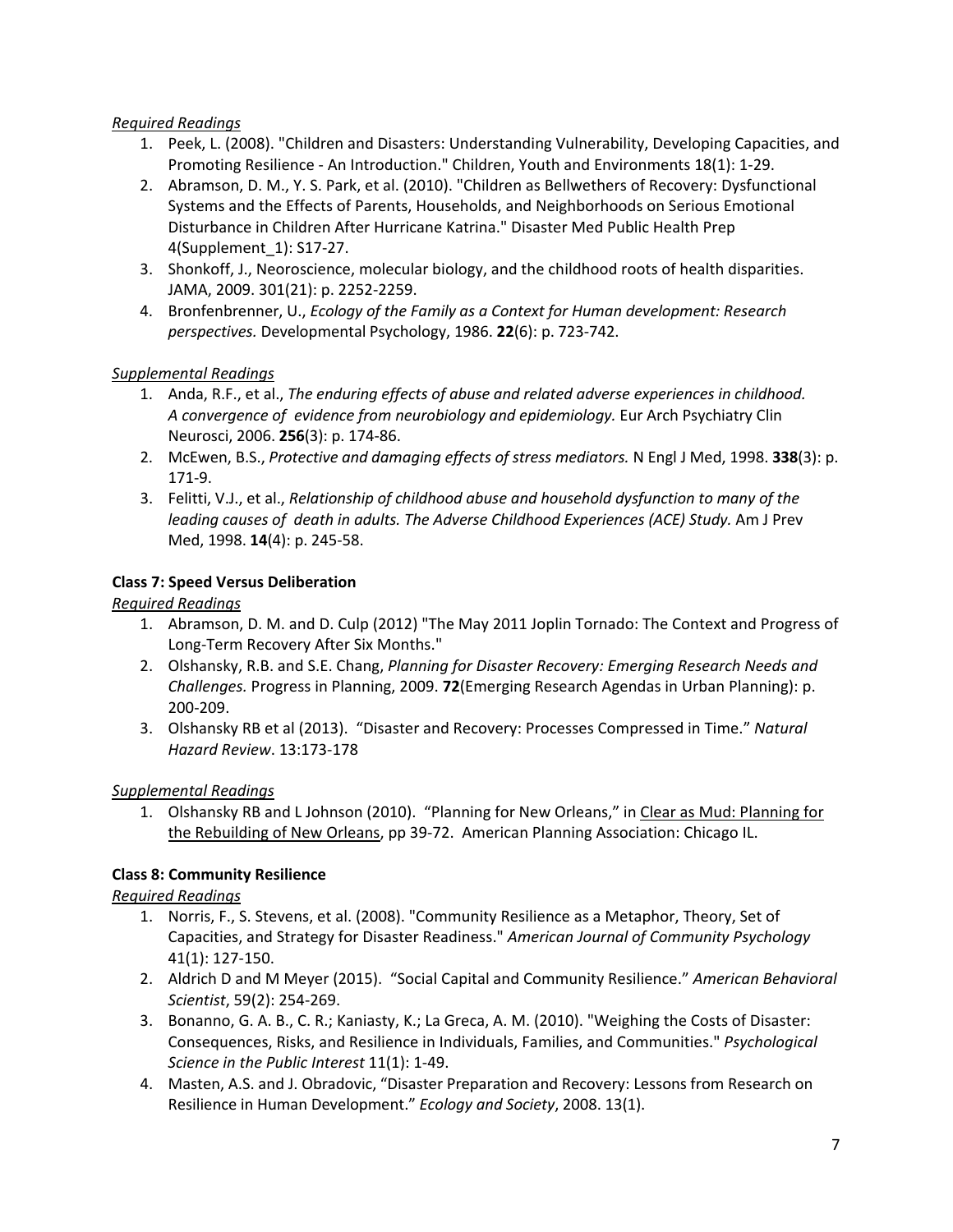### *Supplemental Readings*

- 1. Boon HJ, A Cottrell, D King, RB Stevenson, J Millar (2012). "Bronfrenbrenner's bioecological theory for modeling community resilience to natural disasters." *Natural Hazards*. 60:381-408.
- 2. Bonanno, G. A. (2004). "Loss, trauma, and human resilience: have we underestimated the human capacity to thrive after extremely aversive events?" Am Psychol 59(1): 20-28.
- 3. Sherrieb, K., F. Norris, and S. Galea, Measuring Capacities for Community Resilience. Social Indicators Research. 99(2): p. 227-247.

## **Class 9: Politics, Policies, and Political Ecology**

## *Required Readings*

- 1. Smith, G. (2011). Planning for Post-Disaster Recovery: A Review of the United States Disaster Assistance Framework. Fairfax, VA, Public Entity Research Institute. (pages TBD)
- 2. TA Birkland (2007). "September 11, Learning, and Policy Change" (chapter 2, pp 31-60) and "Disaster , Learning and the Possibility of Change" (chapter 5, pp 157-190), in Lessons of Disaster: Policy Change After Catastrophic Events. Georgetown University Press: Wash DC.
- 3. JB Greenberg and TK Park (1994). Political Ecology. *Journal of Political Ecology*, 1(1):1-12.

## *Supplemental Readings*

- 1. Rose A, Porter K, Dash N, et al (2007). Benefit-Cost Analysis of FEMA Hazard Mitigation Grants. Natural Hazards Review, Nov: 97 – 111.
- 2. Rivlin, G (2015). Katrina: After the Flood (epilogue, chapters 1, 2, 5, 17, 24, 25, prologue). NY NY: Simon and Schuster.

## **Class 10: The Promise and Peril of Place**

## *Required Readings*

- 1. Cutter, S. L., B. J. Boruff, et al. (2003). "Social Vulnerability to Environmental Hazards." Social Science Quarterly 84(2): 242-261.
- 2. Klinenberg, E (2015). Heat Wave: A Social Autopsy of Disaster in Chicago, chapters 1 and 2 (pp 37-128). Chicago, IL: University of Chicago press.

## *Supplemental Readings*

- 1. Palinkas, L (2012). A conceptual framework for understanding the mental health impacts of oil spills: Lessons from the Exxon Valdez oil spill. *Psychiatry: Interpersonal and Biological Processes*. 75(3): 203-222.
- 2. Rappaport, SM (2010). Implications of the Exposome for Exposure Science. *Journal of Exposure Science and Environmental Epidemiology*. 21:5-9.
- 3. Wild, CP (2012). The Exposome: From Concept to Utility. *International Journal of Epidemiology*. 41(1):24-32

## **Class 11: Measuring and Analyzing Complex Systems I – Ecometrics and Network Analyses** *Required Readings*

- 1. Raudenbush, S. W. and R. J. Sampson (1999). "Ecometrics: Toward a Science of Assessing Ecological Settings, with Application to the Systematic Social Observation of Neighborhoods." Sociological Methodology 29: 1-41.
- 2. Abramson, D. M., T. Stehling-Ariza, et al. (2010). "Measuring Individual Disaster Recovery: A Socioecological Framework." Disaster Med Public Health Prep 4(Supplement\_1): S46-54.
- 3. ADD Network Analysis readings (Brian Mayer on Hurricane Sandy)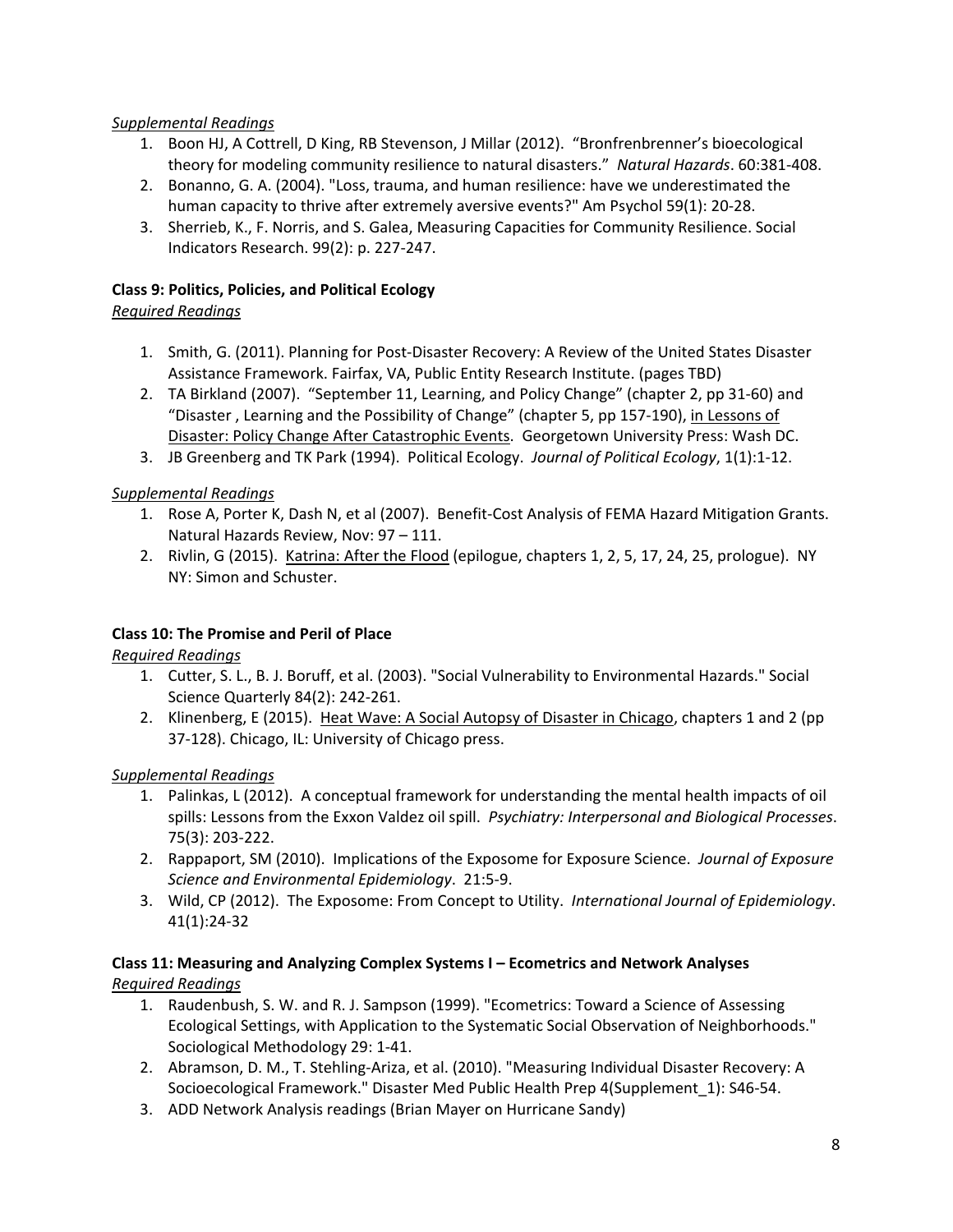4. Meadows DH (2008). Chapter Six: Leverage Points – Places to Intervene in a System, pp. 145- 165, in Thinking in Systems: A Primer. Chelsea Green Publishing, White River Junction VT.

#### *Supplemental Readings*

TBD

#### **Class 12: Measuring and Analyzing Complex Systems II – Agent-Based Modeling**

1. Josh Epstein guest lecturer: agent-based modeling; ADD readings (e.g., Agent Zero)

#### **Class 13: Measuring and Analyzing Complex Systems III – Dynamic Systems and Big Data Strategies** *Required Readings*

- 1. JM Links et al (2017). J COPEWELL: A Conceptual Framework and System Dynamics Model for Predicting Community Functioning and Resilience After Disasters. *Disaster Medicine and Public Health Preparedness*. DOI: 10.1017/dmp.2017.39
- 2. TBD: Smallpox Case Study (Columbia MSPH case program) or Ebola case (text to be identified).
- 3. TBD: Big Data article

#### *Supplemental Readings*

#### **COURSE POLICIES:**

Please be sure to read the [University Policy on Religious Holidays](http://www.nyu.edu/about/policies-guidelines-compliance/policies-and-guidelines/university-calendar-policy-on-religious-holidays.html) and the policy [on safety, weather](https://www.nyu.edu/about/policies-guidelines-compliance/policies-and-guidelines/safety-weather-emergencies-disruptions.html)  [emergencies, and disruptions.](https://www.nyu.edu/about/policies-guidelines-compliance/policies-and-guidelines/safety-weather-emergencies-disruptions.html)

There are a number of religious holidays in the fall semester. Students observing those holidays should contact me as soon as possible to ensure that you are not penalized for absences or late assignments and that your journal forum discussion is not scheduled for a holiday.

#### **STUDENTS WITH DISABILITIES:**

Students with disabilities should contact the Moses Center for Students with Disabilities regarding the resources available to them, and to determine what classroom accommodations should be made available. More information about the Moses Center can be found here:

[https://www.nyu.edu/life/safety-health-wellness/students-with-disabilities.html.](https://www.nyu.edu/life/safety-health-wellness/students-with-disabilities.html) Students requesting accommodation must obtain a letter from the Moses Center to provide to me as early in the semester as possible.

#### **STATEMENT OF ACADEMIC INTEGRITY:**

The NYU College of Global Public Health values both open inquiry and academic integrity. Students in the program are expected to follow standards of excellence set forth by New York University. Such standards include respect, honesty and responsibility. The CGPH does not tolerate violations to academic integrity including:

- Plagiarism
- Cheating on an exam
- Submitting your own work toward requirements in more than one course without prior approval from the instructor
- Collaborating with other students for work expected to be completed individually
- Giving your work to another student to submit as his/her own